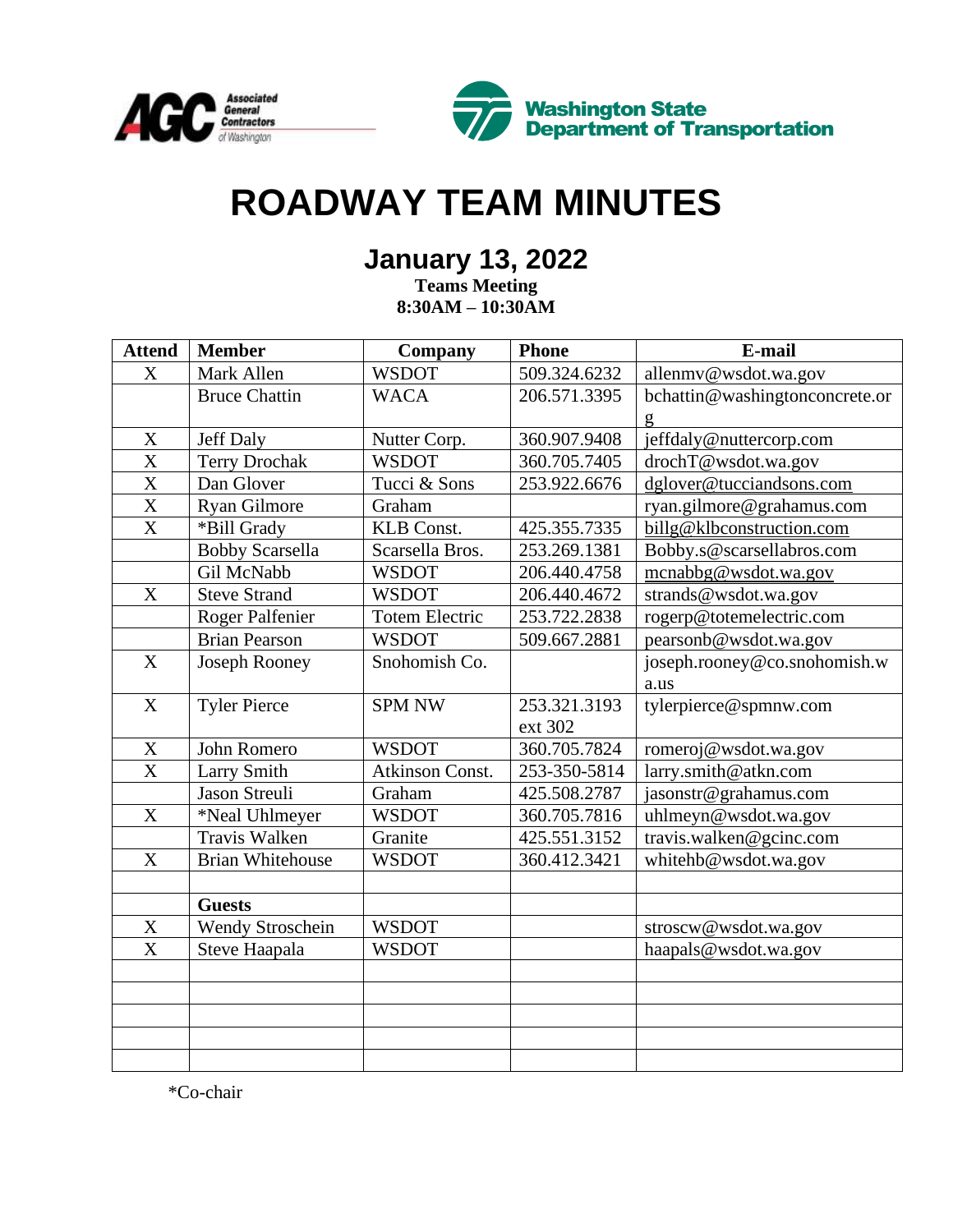# **Welcome and Review of Agenda**

Neal welcomed the group and reviewed the agenda. Introductions were made.

# **Unifier (e-documentation)**

Wendy Stroschein, WSDOT e-Construction Specialist, attended the meeting and gave an update on the status of where WSDOT is at with the implementation of Unifier.

Wendy shared that Unifier started in 2020, 6 Project Offices piloted the use of Unifier on 8 projects. In 2021, all new contracts in the 6 pilot Project Offices, and 10 new Project Offices had at least one project using Unifier. Goal for 2022 is to have all new Design-Bid-Build contracts in Unifier with a Design-Build pilot project using Unifier.

Wendy shared that WSDOT has made some changes in some of the business processes in Unifier. This results in reduced number of business processes for submittals, elimination of acknowledgement workflow step for all submittal revisions, email capability for Contractors to forward to sub-contractors, separate business processes for material and construction submittals, and elimination of having to start submittal process with two different business processes.

Wendy shared that looking ahead, WSDOT is currently in the development of Cloud migration and modernizing e-Bidding process, and is looking into considering if Unifier could support e-Signatures, Bluebeam processes, Final Contract Voucher Certificates, State Force Account, and the replacement of CATS.

For more information on Unifier, Wendy told to group to look at the following WSDOT website: [https://wsdot.wa.gov/business-wsdot/how-do-business-us/public-works-contracts/payments](https://wsdot.wa.gov/business-wsdot/how-do-business-us/public-works-contracts/payments-reporting/unifier-contract-management-software)[reporting/unifier-contract-management-software](https://wsdot.wa.gov/business-wsdot/how-do-business-us/public-works-contracts/payments-reporting/unifier-contract-management-software)

Team asked Wendy if Unifier will be used for pre-bid activities. Wendy stated that this is the plan and that the development team is working on it.

Team asked Wendy what the feedback from Contractors was. Wendy stated that initially with submittals that they were not happy with the process. WSDOT has made changes to these processes so it is now more uniform for the various submittals.

Neal stated to the Team that Unifier is a long term replacement for WSDOT legacy systems, so it is here to stay.

# **Media Filter Drain Long Term Results**

John shared results of a study that tested long term results for media filter drains. The findings found that the removal efficiency for dissolved zinc and copper for the MFD indicated that the expected lifespans were well above 15 years.

John shared that the samples tested had lower amounts of Dolomite and Gypsum as compared to current specifications (2004 Specs – 10 lbs/cy of Dolomite and 1.5 lbs/cy of Gypsum. 2014 to current – 40 lbs/cy of Dolomite and 12 lbs/cy of Gypsum).

Bill asked John what was WSDOT's plan for replacing those MFD's installed in the mid-2000's and is there a reason why more CAVFS are being used instead of MFD's. John responded that he would get back to the Team with these answers.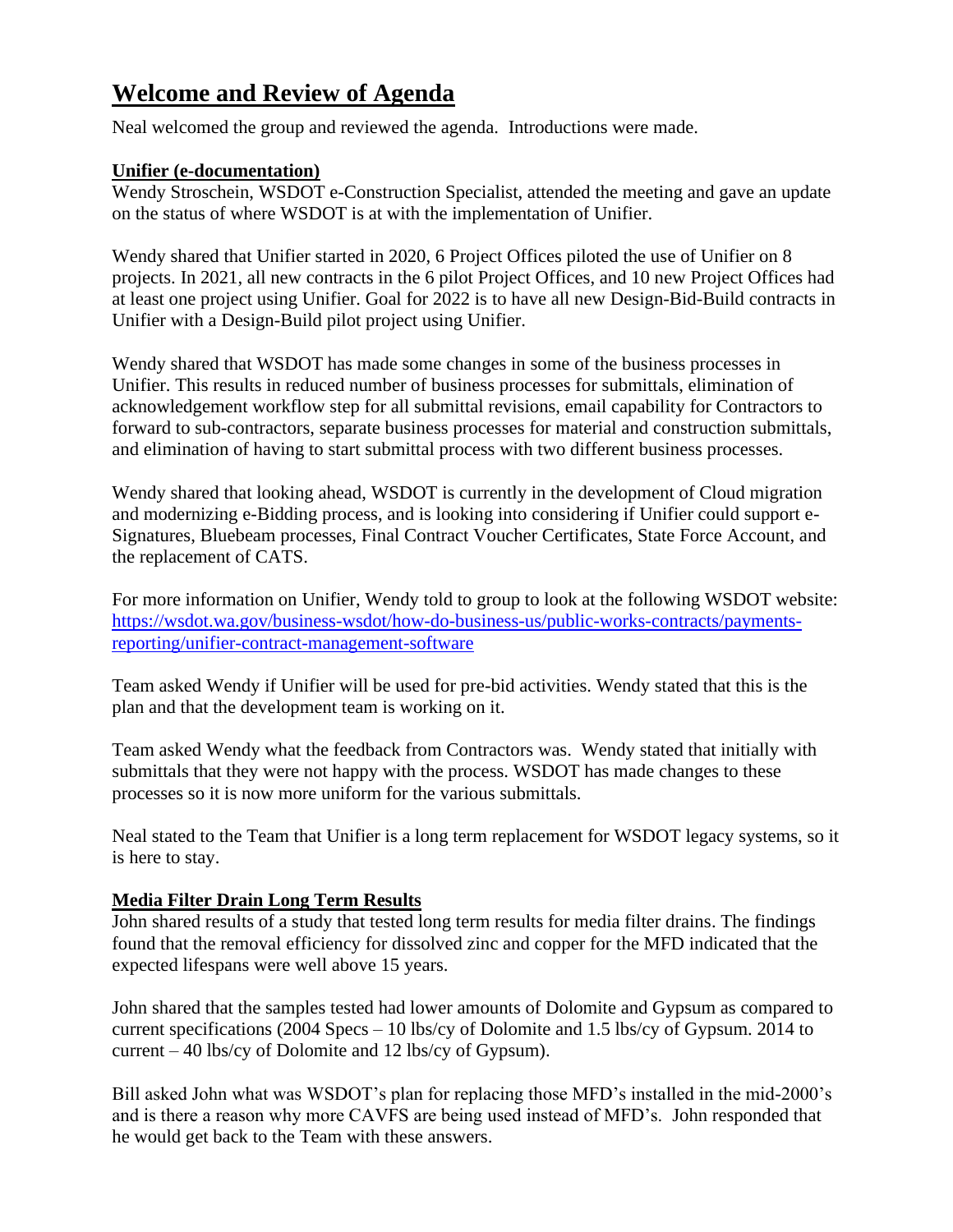John stated that he would also send the report to the group.

# **Tape for Temp Striping**

Larry and Tyler shared with the Team how using tape for temporary pavement marking worked on a project. Both stated that using tape in the late season with cold weather and moisture on the roadway did not work as well as they would have liked. The 3M tape, off of the QPL, performed better with new pavement as compared to existing pavement.

Tyler feels that using a paint product for those crossover season projects would be best. Tape is only meant to be down for 3-6 months not for a longer duration because it starts to bond with the surface.

The Team asked if the removal of the tape, with the applied adhesive, causes scarring to the roadway surface. Tyler stated that there is some scarring during removal due to the adhesive bonding with the roadway surface.

Steve Haapala, HQ Work Traffic Control, responded that there are a total of 3 QPL tapes, Brite-L, 3M and Advanced Traffic Markings. Steve stated that he would check with other states to see what tapes that are using and will also look at changing the definition of temporary pavement marking-long term timeframe form 3-12 months down to 3-6 months.

#### **Pre-Bid Electronic Files**

The topic of having electronic files available pre-bid was previously discussed by the Team in 2018. At that time it was agreed that having the dtm's available to contractors in a .xlm format was the most beneficial. This was never developed into a formal policy to have projects do this, but HQ Construction is not opposed in making these files available. Neal's question to the Team is what files and format are most beneficial?

Per the Team, contractors are more interested in the actual 3-D modeling (.dtm) files, so .xlm would be preferred.

Bill asked if any PE's have any concern with providing these. Mark Allen, PE Spokane, PEO and Brian Whitehouse, PE Lacey PEO, stated that they both try to supply this information to the contractors, and both agreed that the contractors are more interested in the 3-D modeling, not CADD files.

Neal stated that he will continue to work with WSDOT Project Development to get more consistency on this delivery item.

#### **Lump Sum Earthwork**

Neal shared with the team that this bid item will likely be seen moving forward and asked what the Team suggests to make it better.

The Team feels that this item is starting to be used more often, similar to Lump Sum Traffic Control, and needs to have parameters set so that it doesn't get used on larger earthwork projects.

Neal stated that he likes the idea of being more selective on the size of projects and asked for ideas on setting parameters. The Team suggested that setting a quantity limit at 5,000 cubic yards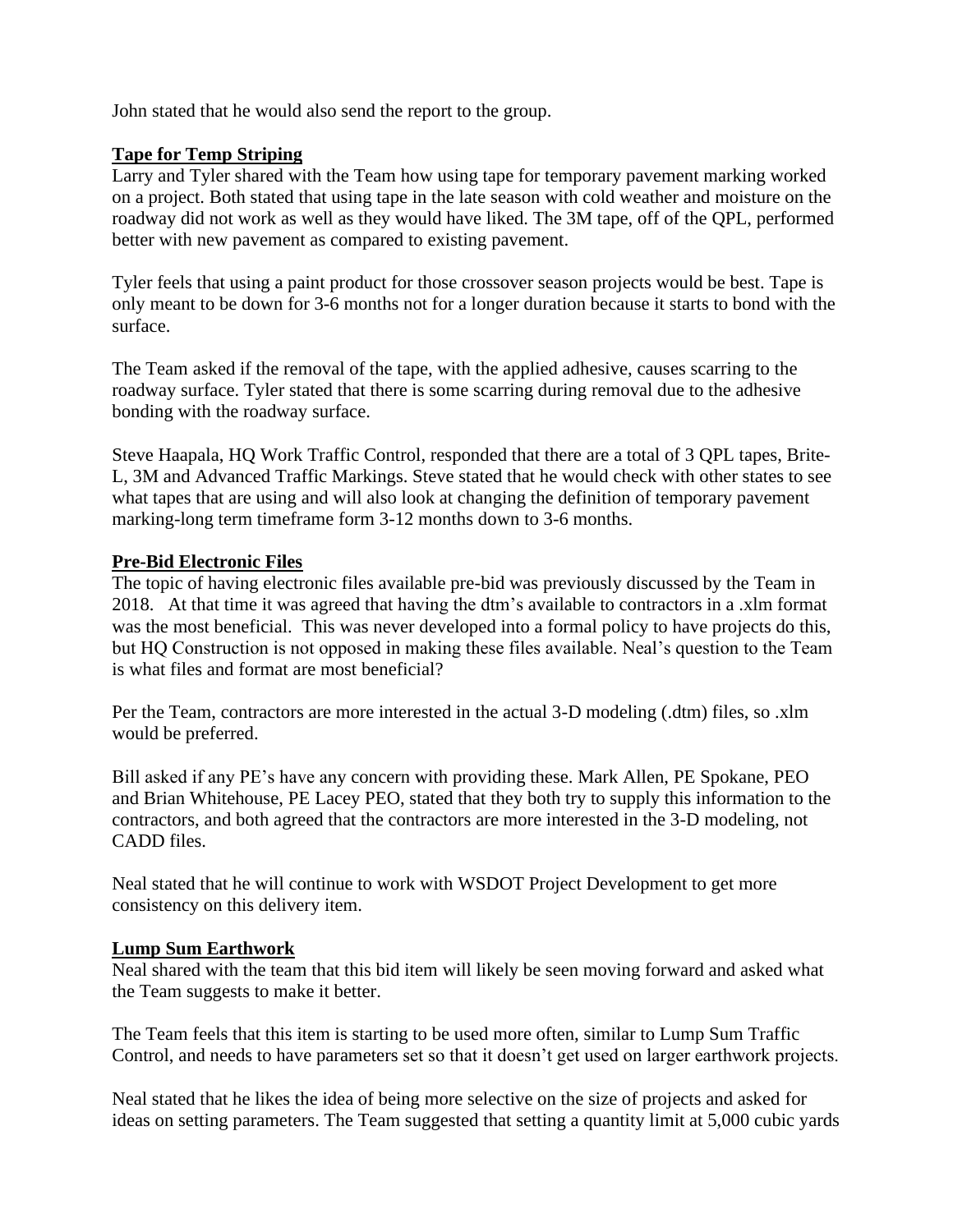would keep it to smaller projects. Neal will discuss with HQ Construction. Neal would also like to look for other ways to control the use. This item will remain on the agenda.

# **Automated Flagger Assistance Devices (AFAD)**

John shared with the Team revisions to the AFAD specification to get more use from designers when traffic control strategy calls for alternating one-way traffic control on a two-lane route. The revisions included specifying the requirement of the Red/Yellow Lens MUTCD requirement, clarifications on that the flagger operating the AFAD must be trained by either the manufacture or the supplier representative, and that the measurement and payment has been revised to be per hour instead of per each. The payment item makes it clear that the flagger operating the AFAD is paid under the "Flagger" bid item.

# **Fish Passage Industry Event**

Neal shared that an upcoming fish passage event on February 23,  $2022 (2:30p - 4:30p)$  will be held by WSDOT.

To attend this event, you must register via Zoom at the following:

[https://agcwa.lt.acemlnb.com/Prod/link](https://agcwa.lt.acemlnb.com/Prod/link-tracker?redirectUrl=aHR0cHMlM0ElMkYlMkZ1czAyd2ViLnpvb20udXMlMkZtZWV0aW5nJTJGcmVnaXN0ZXIlMkZ0WmN0ZE95cXJUb3BIZFdnWF9iNHFPeG91MFM3QU5QSWRjNXUlM0Z1dG1fc291cmNlJTNEQWN0aXZlQ2FtcGFpZ24lMjZ1dG1fbWVkaXVtJTNEZW1haWwlMjZ1dG1fY29udGVudCUzREFHQyUyQlNlYXR0bGUlMkJEaXN0cmljdCUyQlJlcG9ydCUyNTNBJTJCRGlzdHJpY3QlMkJtZW1iZXJzJTJCJTJCbWVldGluZyUyNTJDJTJCSmFuJTJCJTJCMTglMkIlMjU3QyUyQlRheCUyQnBsYW5uaW5nJTJCYW5kJTJCcHJlcCUyQiUyNTdDJTJCV1NET1QlMkJmaXNoLXBhc3NhZ2UlMkJtZWV0aW5nJTJCJTI1N0MlMkJMZWdpc2xhdGl2ZSUyQkh1ZGRsZXMlMkJzdGFydCUyQnRoaXMlMkJ3ZWVrJTI2dXRtX2NhbXBhaWduJTNEU0VBJTJCRGlzdHJpY3QlMkJSZXBvcnQlMkItJTJCSmFuJTJCJTJCMTIlMjUyQyUyQjIwMjI=&sig=Df6bqBa9a7LFzUj4z6miEz5PVscSugixb9gLJhQrSmEb&iat=1642003723&a=%7C%7C25783120%7C%7C&account=agcwa%2Eactivehosted%2Ecom&email=aazYBRWdLbDMBrAwvsV71jctZ12QSu6gnyOif93DLkQ%3D&s=eaed9f36534eaf32c0b615e7939afa9c&i=454A643A2A11882)[tracker?redirectUrl=aHR0cHMlM0ElMkYlMkZ1czAyd2ViLnpvb20udXMlMkZtZWV0aW5nJ](https://agcwa.lt.acemlnb.com/Prod/link-tracker?redirectUrl=aHR0cHMlM0ElMkYlMkZ1czAyd2ViLnpvb20udXMlMkZtZWV0aW5nJTJGcmVnaXN0ZXIlMkZ0WmN0ZE95cXJUb3BIZFdnWF9iNHFPeG91MFM3QU5QSWRjNXUlM0Z1dG1fc291cmNlJTNEQWN0aXZlQ2FtcGFpZ24lMjZ1dG1fbWVkaXVtJTNEZW1haWwlMjZ1dG1fY29udGVudCUzREFHQyUyQlNlYXR0bGUlMkJEaXN0cmljdCUyQlJlcG9ydCUyNTNBJTJCRGlzdHJpY3QlMkJtZW1iZXJzJTJCJTJCbWVldGluZyUyNTJDJTJCSmFuJTJCJTJCMTglMkIlMjU3QyUyQlRheCUyQnBsYW5uaW5nJTJCYW5kJTJCcHJlcCUyQiUyNTdDJTJCV1NET1QlMkJmaXNoLXBhc3NhZ2UlMkJtZWV0aW5nJTJCJTI1N0MlMkJMZWdpc2xhdGl2ZSUyQkh1ZGRsZXMlMkJzdGFydCUyQnRoaXMlMkJ3ZWVrJTI2dXRtX2NhbXBhaWduJTNEU0VBJTJCRGlzdHJpY3QlMkJSZXBvcnQlMkItJTJCSmFuJTJCJTJCMTIlMjUyQyUyQjIwMjI=&sig=Df6bqBa9a7LFzUj4z6miEz5PVscSugixb9gLJhQrSmEb&iat=1642003723&a=%7C%7C25783120%7C%7C&account=agcwa%2Eactivehosted%2Ecom&email=aazYBRWdLbDMBrAwvsV71jctZ12QSu6gnyOif93DLkQ%3D&s=eaed9f36534eaf32c0b615e7939afa9c&i=454A643A2A11882) [TJGcmVnaXN0ZXIlMkZ0WmN0ZE95cXJUb3BIZFdnWF9iNHFPeG91MFM3QU5QSWRjNX](https://agcwa.lt.acemlnb.com/Prod/link-tracker?redirectUrl=aHR0cHMlM0ElMkYlMkZ1czAyd2ViLnpvb20udXMlMkZtZWV0aW5nJTJGcmVnaXN0ZXIlMkZ0WmN0ZE95cXJUb3BIZFdnWF9iNHFPeG91MFM3QU5QSWRjNXUlM0Z1dG1fc291cmNlJTNEQWN0aXZlQ2FtcGFpZ24lMjZ1dG1fbWVkaXVtJTNEZW1haWwlMjZ1dG1fY29udGVudCUzREFHQyUyQlNlYXR0bGUlMkJEaXN0cmljdCUyQlJlcG9ydCUyNTNBJTJCRGlzdHJpY3QlMkJtZW1iZXJzJTJCJTJCbWVldGluZyUyNTJDJTJCSmFuJTJCJTJCMTglMkIlMjU3QyUyQlRheCUyQnBsYW5uaW5nJTJCYW5kJTJCcHJlcCUyQiUyNTdDJTJCV1NET1QlMkJmaXNoLXBhc3NhZ2UlMkJtZWV0aW5nJTJCJTI1N0MlMkJMZWdpc2xhdGl2ZSUyQkh1ZGRsZXMlMkJzdGFydCUyQnRoaXMlMkJ3ZWVrJTI2dXRtX2NhbXBhaWduJTNEU0VBJTJCRGlzdHJpY3QlMkJSZXBvcnQlMkItJTJCSmFuJTJCJTJCMTIlMjUyQyUyQjIwMjI=&sig=Df6bqBa9a7LFzUj4z6miEz5PVscSugixb9gLJhQrSmEb&iat=1642003723&a=%7C%7C25783120%7C%7C&account=agcwa%2Eactivehosted%2Ecom&email=aazYBRWdLbDMBrAwvsV71jctZ12QSu6gnyOif93DLkQ%3D&s=eaed9f36534eaf32c0b615e7939afa9c&i=454A643A2A11882) [UlM0Z1dG1fc291cmNlJTNEQWN0aXZlQ2FtcGFpZ24lMjZ1dG1fbWVkaXVtJTNEZW1haW](https://agcwa.lt.acemlnb.com/Prod/link-tracker?redirectUrl=aHR0cHMlM0ElMkYlMkZ1czAyd2ViLnpvb20udXMlMkZtZWV0aW5nJTJGcmVnaXN0ZXIlMkZ0WmN0ZE95cXJUb3BIZFdnWF9iNHFPeG91MFM3QU5QSWRjNXUlM0Z1dG1fc291cmNlJTNEQWN0aXZlQ2FtcGFpZ24lMjZ1dG1fbWVkaXVtJTNEZW1haWwlMjZ1dG1fY29udGVudCUzREFHQyUyQlNlYXR0bGUlMkJEaXN0cmljdCUyQlJlcG9ydCUyNTNBJTJCRGlzdHJpY3QlMkJtZW1iZXJzJTJCJTJCbWVldGluZyUyNTJDJTJCSmFuJTJCJTJCMTglMkIlMjU3QyUyQlRheCUyQnBsYW5uaW5nJTJCYW5kJTJCcHJlcCUyQiUyNTdDJTJCV1NET1QlMkJmaXNoLXBhc3NhZ2UlMkJtZWV0aW5nJTJCJTI1N0MlMkJMZWdpc2xhdGl2ZSUyQkh1ZGRsZXMlMkJzdGFydCUyQnRoaXMlMkJ3ZWVrJTI2dXRtX2NhbXBhaWduJTNEU0VBJTJCRGlzdHJpY3QlMkJSZXBvcnQlMkItJTJCSmFuJTJCJTJCMTIlMjUyQyUyQjIwMjI=&sig=Df6bqBa9a7LFzUj4z6miEz5PVscSugixb9gLJhQrSmEb&iat=1642003723&a=%7C%7C25783120%7C%7C&account=agcwa%2Eactivehosted%2Ecom&email=aazYBRWdLbDMBrAwvsV71jctZ12QSu6gnyOif93DLkQ%3D&s=eaed9f36534eaf32c0b615e7939afa9c&i=454A643A2A11882) [wlMjZ1dG1fY29udGVudCUzREFHQyUyQlNlYXR0bGUlMkJEaXN0cmljdCUyQlJlcG9ydCU](https://agcwa.lt.acemlnb.com/Prod/link-tracker?redirectUrl=aHR0cHMlM0ElMkYlMkZ1czAyd2ViLnpvb20udXMlMkZtZWV0aW5nJTJGcmVnaXN0ZXIlMkZ0WmN0ZE95cXJUb3BIZFdnWF9iNHFPeG91MFM3QU5QSWRjNXUlM0Z1dG1fc291cmNlJTNEQWN0aXZlQ2FtcGFpZ24lMjZ1dG1fbWVkaXVtJTNEZW1haWwlMjZ1dG1fY29udGVudCUzREFHQyUyQlNlYXR0bGUlMkJEaXN0cmljdCUyQlJlcG9ydCUyNTNBJTJCRGlzdHJpY3QlMkJtZW1iZXJzJTJCJTJCbWVldGluZyUyNTJDJTJCSmFuJTJCJTJCMTglMkIlMjU3QyUyQlRheCUyQnBsYW5uaW5nJTJCYW5kJTJCcHJlcCUyQiUyNTdDJTJCV1NET1QlMkJmaXNoLXBhc3NhZ2UlMkJtZWV0aW5nJTJCJTI1N0MlMkJMZWdpc2xhdGl2ZSUyQkh1ZGRsZXMlMkJzdGFydCUyQnRoaXMlMkJ3ZWVrJTI2dXRtX2NhbXBhaWduJTNEU0VBJTJCRGlzdHJpY3QlMkJSZXBvcnQlMkItJTJCSmFuJTJCJTJCMTIlMjUyQyUyQjIwMjI=&sig=Df6bqBa9a7LFzUj4z6miEz5PVscSugixb9gLJhQrSmEb&iat=1642003723&a=%7C%7C25783120%7C%7C&account=agcwa%2Eactivehosted%2Ecom&email=aazYBRWdLbDMBrAwvsV71jctZ12QSu6gnyOif93DLkQ%3D&s=eaed9f36534eaf32c0b615e7939afa9c&i=454A643A2A11882) [yNTNBJTJCRGlzdHJpY3QlMkJtZW1iZXJzJTJCJTJCbWVldGluZyUyNTJDJTJCSmFuJTJCJ](https://agcwa.lt.acemlnb.com/Prod/link-tracker?redirectUrl=aHR0cHMlM0ElMkYlMkZ1czAyd2ViLnpvb20udXMlMkZtZWV0aW5nJTJGcmVnaXN0ZXIlMkZ0WmN0ZE95cXJUb3BIZFdnWF9iNHFPeG91MFM3QU5QSWRjNXUlM0Z1dG1fc291cmNlJTNEQWN0aXZlQ2FtcGFpZ24lMjZ1dG1fbWVkaXVtJTNEZW1haWwlMjZ1dG1fY29udGVudCUzREFHQyUyQlNlYXR0bGUlMkJEaXN0cmljdCUyQlJlcG9ydCUyNTNBJTJCRGlzdHJpY3QlMkJtZW1iZXJzJTJCJTJCbWVldGluZyUyNTJDJTJCSmFuJTJCJTJCMTglMkIlMjU3QyUyQlRheCUyQnBsYW5uaW5nJTJCYW5kJTJCcHJlcCUyQiUyNTdDJTJCV1NET1QlMkJmaXNoLXBhc3NhZ2UlMkJtZWV0aW5nJTJCJTI1N0MlMkJMZWdpc2xhdGl2ZSUyQkh1ZGRsZXMlMkJzdGFydCUyQnRoaXMlMkJ3ZWVrJTI2dXRtX2NhbXBhaWduJTNEU0VBJTJCRGlzdHJpY3QlMkJSZXBvcnQlMkItJTJCSmFuJTJCJTJCMTIlMjUyQyUyQjIwMjI=&sig=Df6bqBa9a7LFzUj4z6miEz5PVscSugixb9gLJhQrSmEb&iat=1642003723&a=%7C%7C25783120%7C%7C&account=agcwa%2Eactivehosted%2Ecom&email=aazYBRWdLbDMBrAwvsV71jctZ12QSu6gnyOif93DLkQ%3D&s=eaed9f36534eaf32c0b615e7939afa9c&i=454A643A2A11882) [TJCMTglMkIlMjU3QyUyQlRheCUyQnBsYW5uaW5nJTJCYW5kJTJCcHJlcCUyQiUyNTdDJ](https://agcwa.lt.acemlnb.com/Prod/link-tracker?redirectUrl=aHR0cHMlM0ElMkYlMkZ1czAyd2ViLnpvb20udXMlMkZtZWV0aW5nJTJGcmVnaXN0ZXIlMkZ0WmN0ZE95cXJUb3BIZFdnWF9iNHFPeG91MFM3QU5QSWRjNXUlM0Z1dG1fc291cmNlJTNEQWN0aXZlQ2FtcGFpZ24lMjZ1dG1fbWVkaXVtJTNEZW1haWwlMjZ1dG1fY29udGVudCUzREFHQyUyQlNlYXR0bGUlMkJEaXN0cmljdCUyQlJlcG9ydCUyNTNBJTJCRGlzdHJpY3QlMkJtZW1iZXJzJTJCJTJCbWVldGluZyUyNTJDJTJCSmFuJTJCJTJCMTglMkIlMjU3QyUyQlRheCUyQnBsYW5uaW5nJTJCYW5kJTJCcHJlcCUyQiUyNTdDJTJCV1NET1QlMkJmaXNoLXBhc3NhZ2UlMkJtZWV0aW5nJTJCJTI1N0MlMkJMZWdpc2xhdGl2ZSUyQkh1ZGRsZXMlMkJzdGFydCUyQnRoaXMlMkJ3ZWVrJTI2dXRtX2NhbXBhaWduJTNEU0VBJTJCRGlzdHJpY3QlMkJSZXBvcnQlMkItJTJCSmFuJTJCJTJCMTIlMjUyQyUyQjIwMjI=&sig=Df6bqBa9a7LFzUj4z6miEz5PVscSugixb9gLJhQrSmEb&iat=1642003723&a=%7C%7C25783120%7C%7C&account=agcwa%2Eactivehosted%2Ecom&email=aazYBRWdLbDMBrAwvsV71jctZ12QSu6gnyOif93DLkQ%3D&s=eaed9f36534eaf32c0b615e7939afa9c&i=454A643A2A11882) [TJCV1NET1QlMkJmaXNoLXBhc3NhZ2UlMkJtZWV0aW5nJTJCJTI1N0MlMkJMZWdpc2xh](https://agcwa.lt.acemlnb.com/Prod/link-tracker?redirectUrl=aHR0cHMlM0ElMkYlMkZ1czAyd2ViLnpvb20udXMlMkZtZWV0aW5nJTJGcmVnaXN0ZXIlMkZ0WmN0ZE95cXJUb3BIZFdnWF9iNHFPeG91MFM3QU5QSWRjNXUlM0Z1dG1fc291cmNlJTNEQWN0aXZlQ2FtcGFpZ24lMjZ1dG1fbWVkaXVtJTNEZW1haWwlMjZ1dG1fY29udGVudCUzREFHQyUyQlNlYXR0bGUlMkJEaXN0cmljdCUyQlJlcG9ydCUyNTNBJTJCRGlzdHJpY3QlMkJtZW1iZXJzJTJCJTJCbWVldGluZyUyNTJDJTJCSmFuJTJCJTJCMTglMkIlMjU3QyUyQlRheCUyQnBsYW5uaW5nJTJCYW5kJTJCcHJlcCUyQiUyNTdDJTJCV1NET1QlMkJmaXNoLXBhc3NhZ2UlMkJtZWV0aW5nJTJCJTI1N0MlMkJMZWdpc2xhdGl2ZSUyQkh1ZGRsZXMlMkJzdGFydCUyQnRoaXMlMkJ3ZWVrJTI2dXRtX2NhbXBhaWduJTNEU0VBJTJCRGlzdHJpY3QlMkJSZXBvcnQlMkItJTJCSmFuJTJCJTJCMTIlMjUyQyUyQjIwMjI=&sig=Df6bqBa9a7LFzUj4z6miEz5PVscSugixb9gLJhQrSmEb&iat=1642003723&a=%7C%7C25783120%7C%7C&account=agcwa%2Eactivehosted%2Ecom&email=aazYBRWdLbDMBrAwvsV71jctZ12QSu6gnyOif93DLkQ%3D&s=eaed9f36534eaf32c0b615e7939afa9c&i=454A643A2A11882) [dGl2ZSUyQkh1ZGRsZXMlMkJzdGFydCUyQnRoaXMlMkJ3ZWVrJTI2dXRtX2NhbXBhaWd](https://agcwa.lt.acemlnb.com/Prod/link-tracker?redirectUrl=aHR0cHMlM0ElMkYlMkZ1czAyd2ViLnpvb20udXMlMkZtZWV0aW5nJTJGcmVnaXN0ZXIlMkZ0WmN0ZE95cXJUb3BIZFdnWF9iNHFPeG91MFM3QU5QSWRjNXUlM0Z1dG1fc291cmNlJTNEQWN0aXZlQ2FtcGFpZ24lMjZ1dG1fbWVkaXVtJTNEZW1haWwlMjZ1dG1fY29udGVudCUzREFHQyUyQlNlYXR0bGUlMkJEaXN0cmljdCUyQlJlcG9ydCUyNTNBJTJCRGlzdHJpY3QlMkJtZW1iZXJzJTJCJTJCbWVldGluZyUyNTJDJTJCSmFuJTJCJTJCMTglMkIlMjU3QyUyQlRheCUyQnBsYW5uaW5nJTJCYW5kJTJCcHJlcCUyQiUyNTdDJTJCV1NET1QlMkJmaXNoLXBhc3NhZ2UlMkJtZWV0aW5nJTJCJTI1N0MlMkJMZWdpc2xhdGl2ZSUyQkh1ZGRsZXMlMkJzdGFydCUyQnRoaXMlMkJ3ZWVrJTI2dXRtX2NhbXBhaWduJTNEU0VBJTJCRGlzdHJpY3QlMkJSZXBvcnQlMkItJTJCSmFuJTJCJTJCMTIlMjUyQyUyQjIwMjI=&sig=Df6bqBa9a7LFzUj4z6miEz5PVscSugixb9gLJhQrSmEb&iat=1642003723&a=%7C%7C25783120%7C%7C&account=agcwa%2Eactivehosted%2Ecom&email=aazYBRWdLbDMBrAwvsV71jctZ12QSu6gnyOif93DLkQ%3D&s=eaed9f36534eaf32c0b615e7939afa9c&i=454A643A2A11882) [uJTNEU0VBJTJCRGlzdHJpY3QlMkJSZXBvcnQlMkItJTJCSmFuJTJCJTJCMTIlMjUyQyUyQ](https://agcwa.lt.acemlnb.com/Prod/link-tracker?redirectUrl=aHR0cHMlM0ElMkYlMkZ1czAyd2ViLnpvb20udXMlMkZtZWV0aW5nJTJGcmVnaXN0ZXIlMkZ0WmN0ZE95cXJUb3BIZFdnWF9iNHFPeG91MFM3QU5QSWRjNXUlM0Z1dG1fc291cmNlJTNEQWN0aXZlQ2FtcGFpZ24lMjZ1dG1fbWVkaXVtJTNEZW1haWwlMjZ1dG1fY29udGVudCUzREFHQyUyQlNlYXR0bGUlMkJEaXN0cmljdCUyQlJlcG9ydCUyNTNBJTJCRGlzdHJpY3QlMkJtZW1iZXJzJTJCJTJCbWVldGluZyUyNTJDJTJCSmFuJTJCJTJCMTglMkIlMjU3QyUyQlRheCUyQnBsYW5uaW5nJTJCYW5kJTJCcHJlcCUyQiUyNTdDJTJCV1NET1QlMkJmaXNoLXBhc3NhZ2UlMkJtZWV0aW5nJTJCJTI1N0MlMkJMZWdpc2xhdGl2ZSUyQkh1ZGRsZXMlMkJzdGFydCUyQnRoaXMlMkJ3ZWVrJTI2dXRtX2NhbXBhaWduJTNEU0VBJTJCRGlzdHJpY3QlMkJSZXBvcnQlMkItJTJCSmFuJTJCJTJCMTIlMjUyQyUyQjIwMjI=&sig=Df6bqBa9a7LFzUj4z6miEz5PVscSugixb9gLJhQrSmEb&iat=1642003723&a=%7C%7C25783120%7C%7C&account=agcwa%2Eactivehosted%2Ecom&email=aazYBRWdLbDMBrAwvsV71jctZ12QSu6gnyOif93DLkQ%3D&s=eaed9f36534eaf32c0b615e7939afa9c&i=454A643A2A11882) [jIwMjI=&sig=Df6bqBa9a7LFzUj4z6miEz5PVscSugixb9gLJhQrSmEb&iat=1642003723&a=%](https://agcwa.lt.acemlnb.com/Prod/link-tracker?redirectUrl=aHR0cHMlM0ElMkYlMkZ1czAyd2ViLnpvb20udXMlMkZtZWV0aW5nJTJGcmVnaXN0ZXIlMkZ0WmN0ZE95cXJUb3BIZFdnWF9iNHFPeG91MFM3QU5QSWRjNXUlM0Z1dG1fc291cmNlJTNEQWN0aXZlQ2FtcGFpZ24lMjZ1dG1fbWVkaXVtJTNEZW1haWwlMjZ1dG1fY29udGVudCUzREFHQyUyQlNlYXR0bGUlMkJEaXN0cmljdCUyQlJlcG9ydCUyNTNBJTJCRGlzdHJpY3QlMkJtZW1iZXJzJTJCJTJCbWVldGluZyUyNTJDJTJCSmFuJTJCJTJCMTglMkIlMjU3QyUyQlRheCUyQnBsYW5uaW5nJTJCYW5kJTJCcHJlcCUyQiUyNTdDJTJCV1NET1QlMkJmaXNoLXBhc3NhZ2UlMkJtZWV0aW5nJTJCJTI1N0MlMkJMZWdpc2xhdGl2ZSUyQkh1ZGRsZXMlMkJzdGFydCUyQnRoaXMlMkJ3ZWVrJTI2dXRtX2NhbXBhaWduJTNEU0VBJTJCRGlzdHJpY3QlMkJSZXBvcnQlMkItJTJCSmFuJTJCJTJCMTIlMjUyQyUyQjIwMjI=&sig=Df6bqBa9a7LFzUj4z6miEz5PVscSugixb9gLJhQrSmEb&iat=1642003723&a=%7C%7C25783120%7C%7C&account=agcwa%2Eactivehosted%2Ecom&email=aazYBRWdLbDMBrAwvsV71jctZ12QSu6gnyOif93DLkQ%3D&s=eaed9f36534eaf32c0b615e7939afa9c&i=454A643A2A11882) [7C%7C25783120%7C%7C&account=agcwa%2Eactivehosted%2Ecom&email=aazYBRWdLb](https://agcwa.lt.acemlnb.com/Prod/link-tracker?redirectUrl=aHR0cHMlM0ElMkYlMkZ1czAyd2ViLnpvb20udXMlMkZtZWV0aW5nJTJGcmVnaXN0ZXIlMkZ0WmN0ZE95cXJUb3BIZFdnWF9iNHFPeG91MFM3QU5QSWRjNXUlM0Z1dG1fc291cmNlJTNEQWN0aXZlQ2FtcGFpZ24lMjZ1dG1fbWVkaXVtJTNEZW1haWwlMjZ1dG1fY29udGVudCUzREFHQyUyQlNlYXR0bGUlMkJEaXN0cmljdCUyQlJlcG9ydCUyNTNBJTJCRGlzdHJpY3QlMkJtZW1iZXJzJTJCJTJCbWVldGluZyUyNTJDJTJCSmFuJTJCJTJCMTglMkIlMjU3QyUyQlRheCUyQnBsYW5uaW5nJTJCYW5kJTJCcHJlcCUyQiUyNTdDJTJCV1NET1QlMkJmaXNoLXBhc3NhZ2UlMkJtZWV0aW5nJTJCJTI1N0MlMkJMZWdpc2xhdGl2ZSUyQkh1ZGRsZXMlMkJzdGFydCUyQnRoaXMlMkJ3ZWVrJTI2dXRtX2NhbXBhaWduJTNEU0VBJTJCRGlzdHJpY3QlMkJSZXBvcnQlMkItJTJCSmFuJTJCJTJCMTIlMjUyQyUyQjIwMjI=&sig=Df6bqBa9a7LFzUj4z6miEz5PVscSugixb9gLJhQrSmEb&iat=1642003723&a=%7C%7C25783120%7C%7C&account=agcwa%2Eactivehosted%2Ecom&email=aazYBRWdLbDMBrAwvsV71jctZ12QSu6gnyOif93DLkQ%3D&s=eaed9f36534eaf32c0b615e7939afa9c&i=454A643A2A11882) [DMBrAwvsV71jctZ12QSu6gnyOif93DLkQ%3D&s=eaed9f36534eaf32c0b615e7939afa9c&i=4](https://agcwa.lt.acemlnb.com/Prod/link-tracker?redirectUrl=aHR0cHMlM0ElMkYlMkZ1czAyd2ViLnpvb20udXMlMkZtZWV0aW5nJTJGcmVnaXN0ZXIlMkZ0WmN0ZE95cXJUb3BIZFdnWF9iNHFPeG91MFM3QU5QSWRjNXUlM0Z1dG1fc291cmNlJTNEQWN0aXZlQ2FtcGFpZ24lMjZ1dG1fbWVkaXVtJTNEZW1haWwlMjZ1dG1fY29udGVudCUzREFHQyUyQlNlYXR0bGUlMkJEaXN0cmljdCUyQlJlcG9ydCUyNTNBJTJCRGlzdHJpY3QlMkJtZW1iZXJzJTJCJTJCbWVldGluZyUyNTJDJTJCSmFuJTJCJTJCMTglMkIlMjU3QyUyQlRheCUyQnBsYW5uaW5nJTJCYW5kJTJCcHJlcCUyQiUyNTdDJTJCV1NET1QlMkJmaXNoLXBhc3NhZ2UlMkJtZWV0aW5nJTJCJTI1N0MlMkJMZWdpc2xhdGl2ZSUyQkh1ZGRsZXMlMkJzdGFydCUyQnRoaXMlMkJ3ZWVrJTI2dXRtX2NhbXBhaWduJTNEU0VBJTJCRGlzdHJpY3QlMkJSZXBvcnQlMkItJTJCSmFuJTJCJTJCMTIlMjUyQyUyQjIwMjI=&sig=Df6bqBa9a7LFzUj4z6miEz5PVscSugixb9gLJhQrSmEb&iat=1642003723&a=%7C%7C25783120%7C%7C&account=agcwa%2Eactivehosted%2Ecom&email=aazYBRWdLbDMBrAwvsV71jctZ12QSu6gnyOif93DLkQ%3D&s=eaed9f36534eaf32c0b615e7939afa9c&i=454A643A2A11882) [54A643A2A11882](https://agcwa.lt.acemlnb.com/Prod/link-tracker?redirectUrl=aHR0cHMlM0ElMkYlMkZ1czAyd2ViLnpvb20udXMlMkZtZWV0aW5nJTJGcmVnaXN0ZXIlMkZ0WmN0ZE95cXJUb3BIZFdnWF9iNHFPeG91MFM3QU5QSWRjNXUlM0Z1dG1fc291cmNlJTNEQWN0aXZlQ2FtcGFpZ24lMjZ1dG1fbWVkaXVtJTNEZW1haWwlMjZ1dG1fY29udGVudCUzREFHQyUyQlNlYXR0bGUlMkJEaXN0cmljdCUyQlJlcG9ydCUyNTNBJTJCRGlzdHJpY3QlMkJtZW1iZXJzJTJCJTJCbWVldGluZyUyNTJDJTJCSmFuJTJCJTJCMTglMkIlMjU3QyUyQlRheCUyQnBsYW5uaW5nJTJCYW5kJTJCcHJlcCUyQiUyNTdDJTJCV1NET1QlMkJmaXNoLXBhc3NhZ2UlMkJtZWV0aW5nJTJCJTI1N0MlMkJMZWdpc2xhdGl2ZSUyQkh1ZGRsZXMlMkJzdGFydCUyQnRoaXMlMkJ3ZWVrJTI2dXRtX2NhbXBhaWduJTNEU0VBJTJCRGlzdHJpY3QlMkJSZXBvcnQlMkItJTJCSmFuJTJCJTJCMTIlMjUyQyUyQjIwMjI=&sig=Df6bqBa9a7LFzUj4z6miEz5PVscSugixb9gLJhQrSmEb&iat=1642003723&a=%7C%7C25783120%7C%7C&account=agcwa%2Eactivehosted%2Ecom&email=aazYBRWdLbDMBrAwvsV71jctZ12QSu6gnyOif93DLkQ%3D&s=eaed9f36534eaf32c0b615e7939afa9c&i=454A643A2A11882)

# **SVBE**

Neal noted that for new design build projects the updated templates have a mandatory SVBE goal. For design bid build projects the requirement will likely take effect later this Spring.

# **e-Ticketing Feedback**

Neal said that WSDOT e-Ticketing feedback was being looked at by Kevin Waligorski. Bill asked what we were seeing. Neal said that the timeliness of tickets being turned in seemed to be the main issue. Kevin and Neal agree that it appears to be a specification enforcement issue more than a problem with the specification.

Ryan mentioned that tickets are delivered by the ton, but some projects measure these by the cubic yard and asked how this issue is handled on the project. Bill suggested that Kevin be invited to a future meeting to discuss e-ticketing items.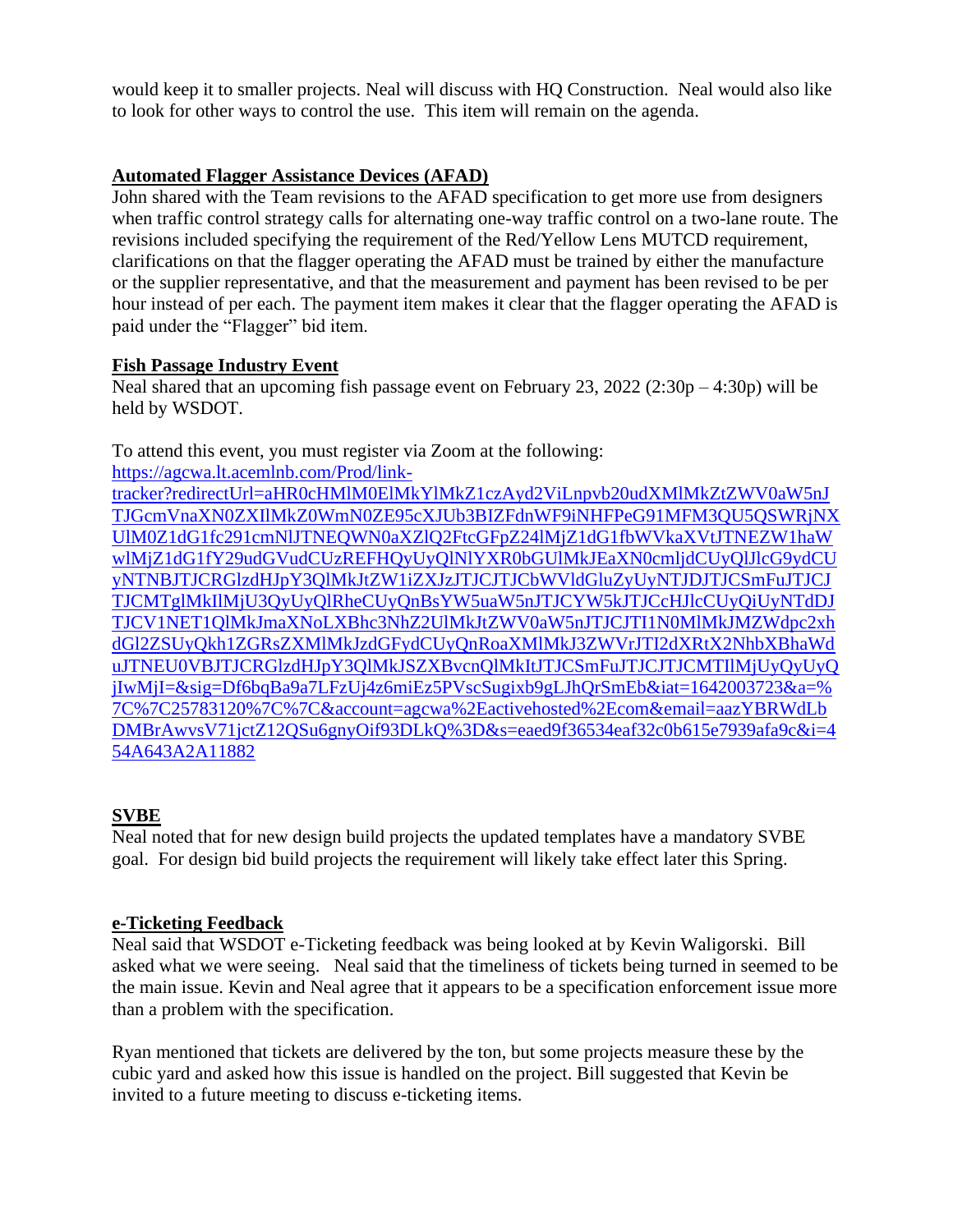# **Future Business**

- Stakeless Construction
- Drone Measurement
- TESC Plans
- Cost Escalation for Procurement Delays

**Next Meeting Date –** February 23, 2022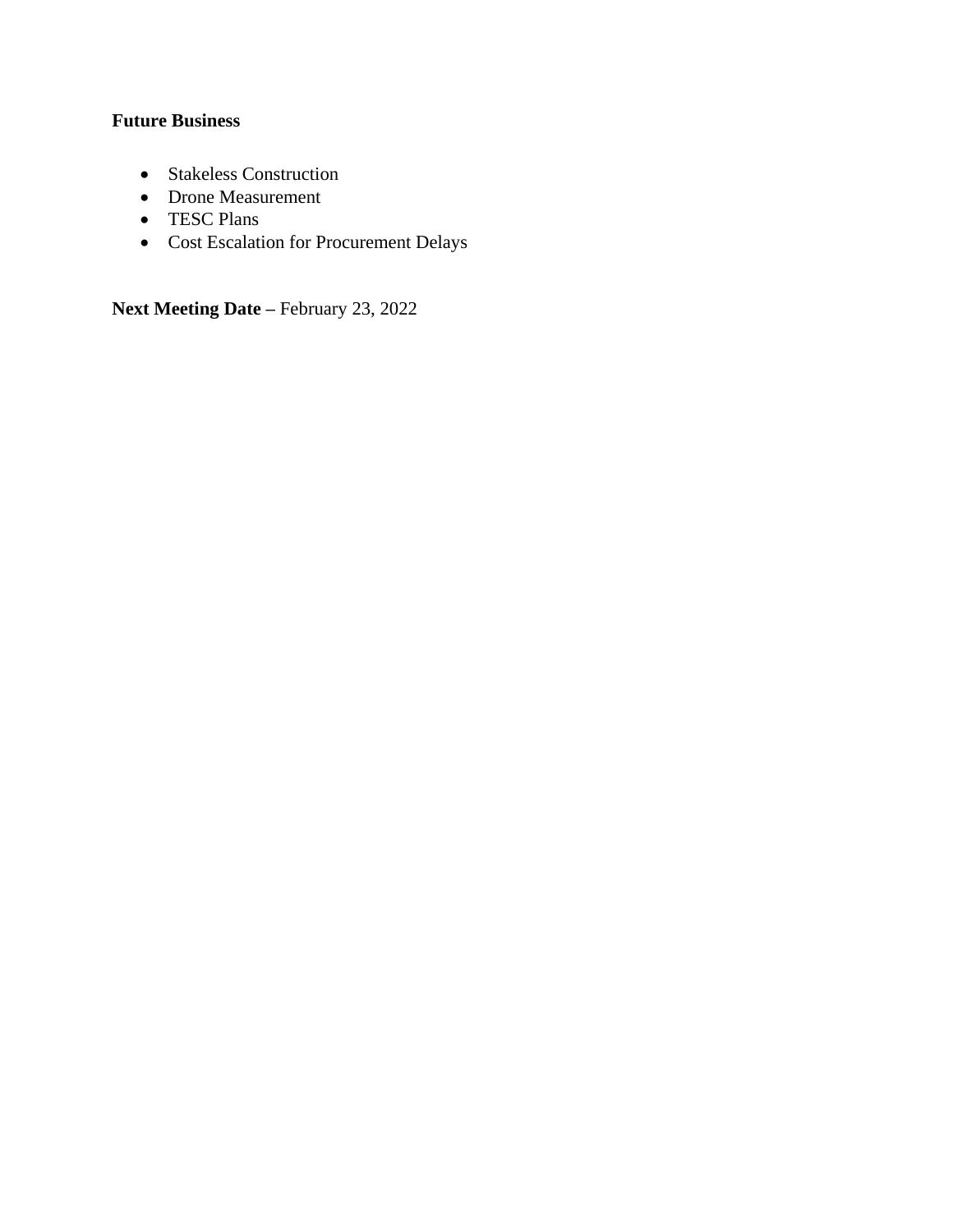



# **ROADWAY TEAM MINUTES**

# **February 23, 2022**

**Teams Meeting 8:30AM – 10:30AM**

| <b>Attend</b>         | <b>Member</b>           | Company               | <b>Phone</b> | E-mail                         |
|-----------------------|-------------------------|-----------------------|--------------|--------------------------------|
| $\mathbf X$           | Mark Allen              | <b>WSDOT</b>          | 509.324.6232 | allenmy@wsdot.wa.gov           |
| $\mathbf X$           | Mike Briggs             | <b>WSDOT</b>          | 360-759-1302 | briggsm@wsdot.wa.gov           |
|                       | <b>Bruce Chattin</b>    | <b>WACA</b>           | 206.571.3395 | bchattin@washingtonconcrete.or |
|                       |                         |                       |              | g                              |
| X                     | <b>Jeff Daly</b>        | Nutter Corp.          | 360.907.9408 | jeffdaly@nuttercorp.com        |
|                       | <b>Terry Drochak</b>    | <b>WSDOT</b>          | 360.705.7405 | drochT@wsdot.wa.gov            |
| $\mathbf X$           | Ryan Gilmore            | Graham                |              | ryan.gilmore@grahamus.com      |
|                       | Dan Glover              | Tucci & Sons          | 253.922.6676 | dglover@tucciandsons.com       |
| X                     | *Bill Grady             | <b>KLB</b> Const.     | 425.355.7335 | billg@klbconstruction.com      |
|                       | Gil McNabb              | <b>WSDOT</b>          | 206.440.4758 | mcnabbg@wsdot.wa.gov           |
|                       | <b>Roger Palfenier</b>  | <b>Totem Electric</b> | 253.722.2838 | rogerp@totemelectric.com       |
|                       | <b>Brian Pearson</b>    | <b>WSDOT</b>          | 509.667.2881 | pearsonb@wsdot.wa.gov          |
| $\boldsymbol{X}$      | <b>Tyler Pierce</b>     | <b>SPM NW</b>         | 253.321.3193 | tylerpierce@spmnw.com          |
|                       |                         |                       | ext 302      |                                |
| $\mathbf X$           | John Romero             | <b>WSDOT</b>          | 360.705.7824 | romeroj@wsdot.wa.gov           |
| $\overline{\text{X}}$ | Joseph Rooney           | Snohomish Co.         |              | joseph.rooney@co.snohomish.w   |
|                       |                         |                       |              | a.us                           |
| $\mathbf X$           | <b>Bobby Scarsella</b>  | Scarsella Bros.       | 253.269.1381 | Bobby.s@scarsellabros.com      |
| X                     | <b>Larry Smith</b>      | Atkinson Const.       | 253-350-5814 | larry.smith@atkn.com           |
| $\overline{\text{X}}$ | <b>Steve Strand</b>     | <b>WSDOT</b>          | 206.440.4672 | strands@wsdot.wa.gov           |
|                       | <b>Jason Streuli</b>    | Graham                | 425.508.2787 | jasonstr@grahamus.com          |
| X                     | *Neal Uhlmeyer          | <b>WSDOT</b>          | 360.705.7816 | uhlmeyn@wsdot.wa.gov           |
|                       | Travis Walken           | Granite               | 425.551.3152 | travis.walken@gcinc.com        |
|                       | <b>Brian Whitehouse</b> | <b>WSDOT</b>          | 360.412.3421 | whitehb@wsdot.wa.gov           |
|                       |                         |                       |              |                                |
|                       | <b>Guests</b>           |                       |              |                                |
| $\mathbf X$           | Kevin Waligorski        | <b>WSDOT</b>          | 509-668-0711 | waligok@wsdot.wa.gov           |
|                       |                         |                       |              |                                |
|                       |                         |                       |              |                                |
|                       |                         |                       |              |                                |
|                       |                         |                       |              |                                |
|                       |                         |                       |              |                                |
|                       |                         |                       |              |                                |

\*Co-chair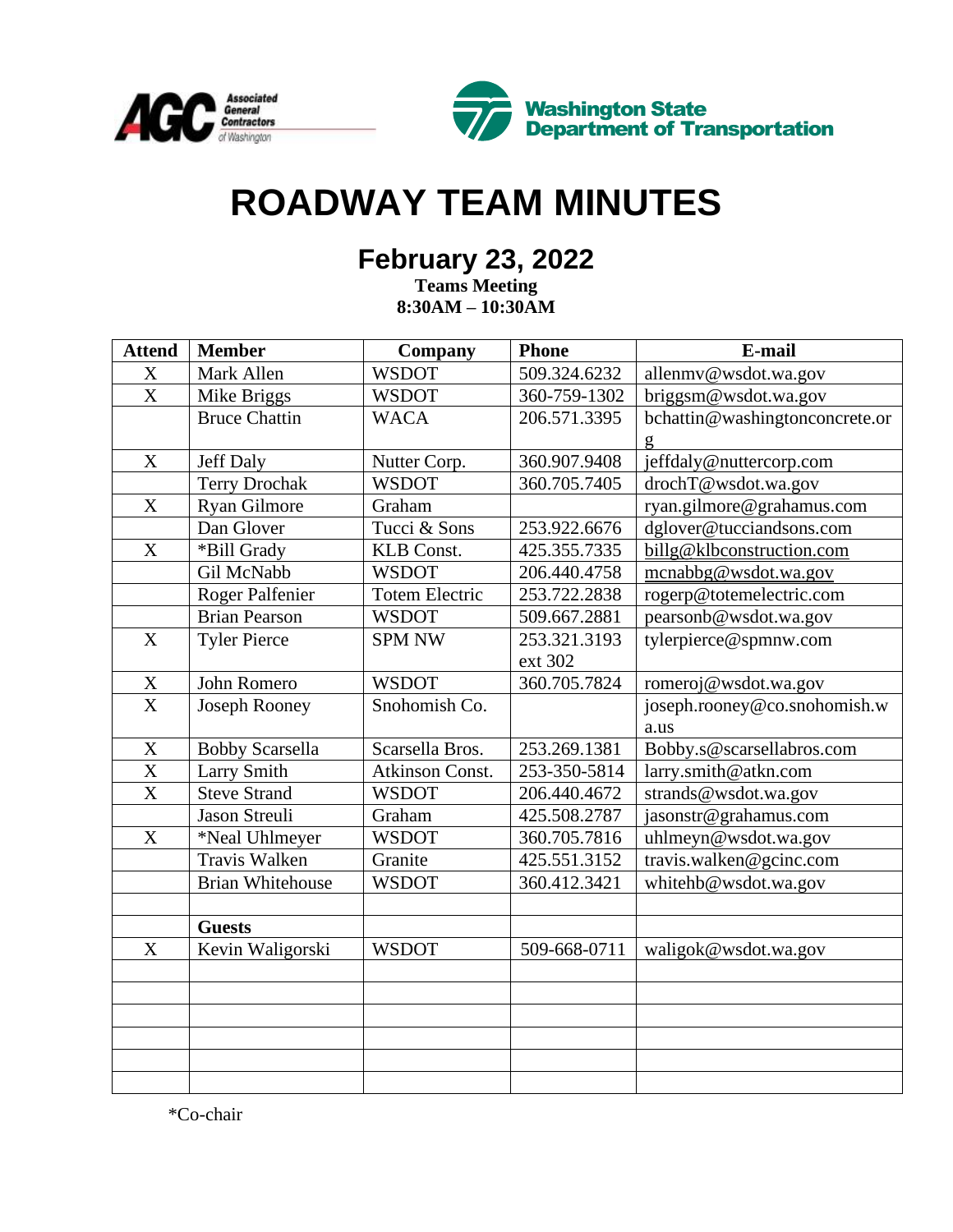# **Welcome and Review of Agenda**

Neal welcomed the group and reviewed the agenda. Introductions were made.

# **e-Ticketing Feedback**

Kevin Waligorski, WSDOT HQ Construction, attended the meeting and gave an update on how e-Ticketing is progressing on WSDOT projects.

Kevin shared the survey results that were received from last construction season. There was a total of 78 responses, with 76 perceiving that e-Ticketing was a benefit to the project. Feedback from the inspectors was that they were not getting tickets on a daily basis in a timely manner, not all required data per specification was being included, and that there connectivity issues in the field.

Kevin shared with the Team that the e-Tickets must meet the requirements of Standard Specification 1-09.2(1) for what information must be on the eTicket, and that both the Project Office and Contractor need to make sure that e-Ticketing plan be submitted 30 days prior to the delivery of material per Standard Specification 1-09.2(1)A.

Kevin stated that e-Ticketing would be a training item within the WAPA training. Bill suggested that other than WAPA training, WSDOT should consider AGC training. Bill told Kevin that he could work with him on coordination of any AGC training.

# **Streambed Specifications**

Neal shared with the Team that there have been different streambed specifications dealing with large woody structure (LWS), streambed gradation, temporary diversion, and general stream requirements, and these have varied between the projects. WSDOT is working on getting these standardized in the Standard Specifications. New section 8-30 will deal with streambed gradation, a new section 8-31 will deal with temporary stream diversion, which will include maintenance of fish blocks as a new bid item, and a new section 8-32 will deal with LWS.

Neal asked the Team to review these draft specifications that were emailed to the group and to have comments sent back to him prior to the next meeting.

Bill stated that one item he would like to see addressed is consistency on anchoring requirements. To date, this varies on WSDOT contracts. Neal responded that this is something that could be looked into.

# **TESC Plans**

Neal shared with the group what he found out about the use of contractor provided TESC plans on WSDOT contracts. Based on review of various WSDOT manuals on guidance, there is no rule or regulation on who needs to develop the TESC plans for the contract. Just that there needed to be one. A Contractor design of the TESC plans is acceptable per these requirements.

Neal asked the group when would it make sense for WSDOT to put in full blown TESC plans, and when does it make sense for the Contractor to develop the TESC plans.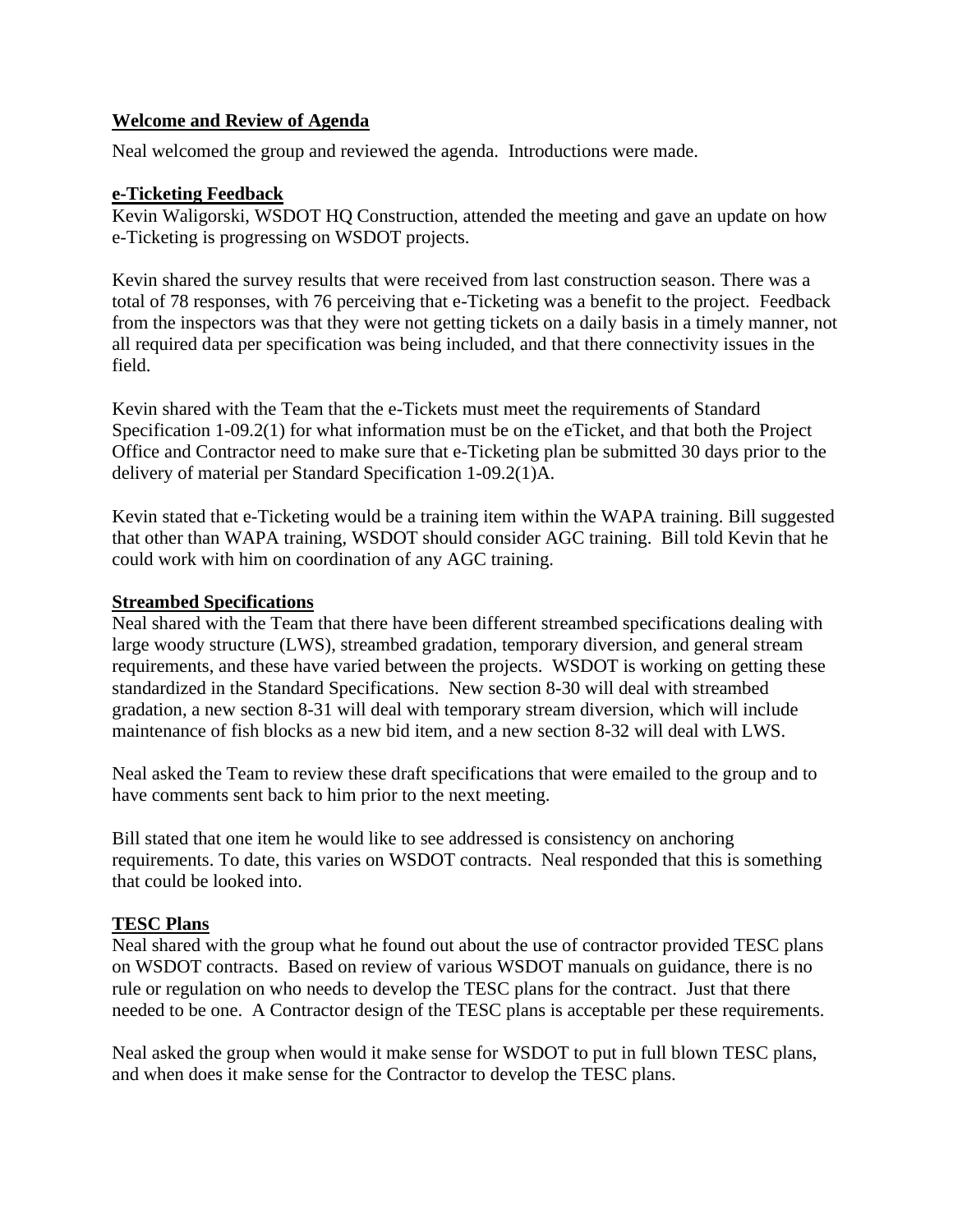The Team responded that there should be at least a baseline plan to be able to give the Contractors as start on what the general concept is, and if they figure out different staging concepts, then they would be able to revise the TESC plans accordingly.

Neal stated that he would work with the ASDE's and other ASCE's on this issue.

# **Lump Sum Earthwork**

Neal shared with the Team of what he found on how the LS Special Provision has been used on WSDOT contracts over the last 4 years. A total of 16 contracts, 4 being 2021, used lump sum earthwork. Out of the 16, all but 2 were fish passage contracts. For the 2 contracts, 1 was a slide project and the other was a small widening project. With the number of upcoming fish passage projects, it looks like the use of LS Earthwork will continue.

Neal stated that currently there is no specific guidance on the use of LS earthwork and that it is added to projects by Special Provision. Neal commented that Adding new guidance may only increase the use of a LS item.

The Team commented that the LS Earthwork would generally work for fish passage contracts, but that there should be a cap or limit on the amount of earthwork on a project where it is used.

Neal stated that he can start the discussions with WSDOT Project Development about providing guidance on the use of LS earthwork.

# **Drone Measurement**

Neal asked the Team what everyone saw as the goal with this item.

Bill stated that it is related to Contract supplied electronic modeling. Bill suggested that a pilot project that implemented drone measurement would be a good idea. Feedback and lessons learned could be used in the development of future specifications.

Neal stated that the timing for a pilot project may be good right now with these types of earthwork projects that are coming up.

#### **Cost escalation & procurement delays**

Neal asked the Team if there was any new developments on either cost escalation or material procurement items.

Tyler stated that MMA is becoming harder to get due to the COVID-19 delays and manufacturer availability. Solvent low VOC paint is another item since on WSDOT QPL, there is only one supplier approved. This will possibly lead to a 6-month lead time to acquire material. Tyler asked if there a way to get the QPL approval process down from 2 years since there are other suppliers of this material that have been used in Alaska and California?

Neal stated that he would bring this issue up with Materials Office.

Bill stated that the concrete strike, once it is done, will have a large backlog of deliveries for the various projects. Bill also noted that fuel prices are out of control now, and things would only get worse with the Ukraine situation.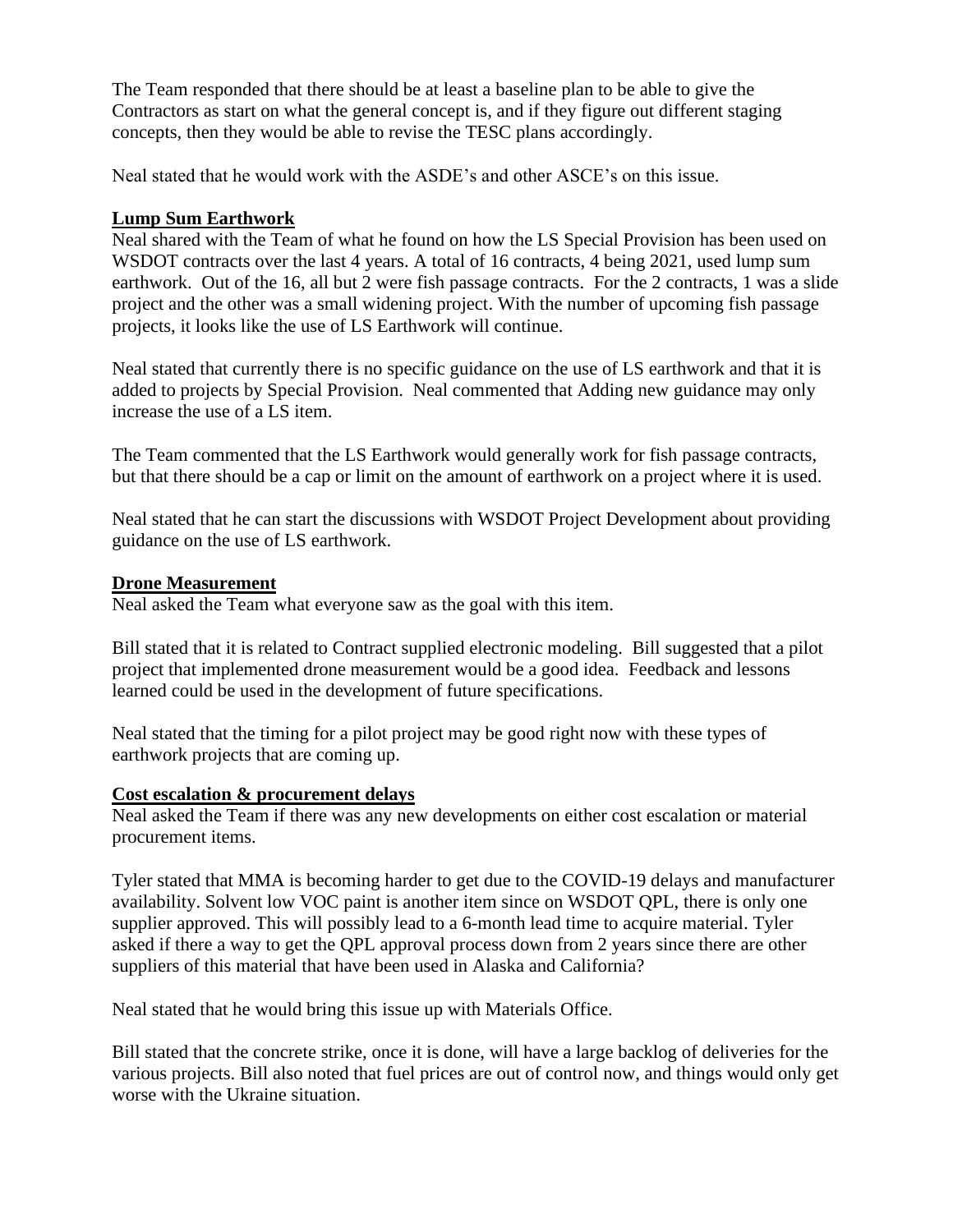# **AGC/WSDOT Annual Meeting**

Neal mentioned to the Team that this meeting will be a virtual meeting on April 20, 2022, from 12:30p to 4:30p. Neal also reminded the Team of the WSDOT Fish Passage presentation that will be held later this afternoon.

# **Lump Sum Bid Items**

Neal asked the Team what bid items would they feel favorable at being Lump Sum items.

The Team responded with Landscaping and Clearing and Grubbing.

# **Future Business**

- Stakeless Construction
- Earthwork for Roadside Feature
- Fish Barrier Utilities Relocations
- Striping
- Lump Sum Earthwork

**Next Meeting Date –** April 13, 2022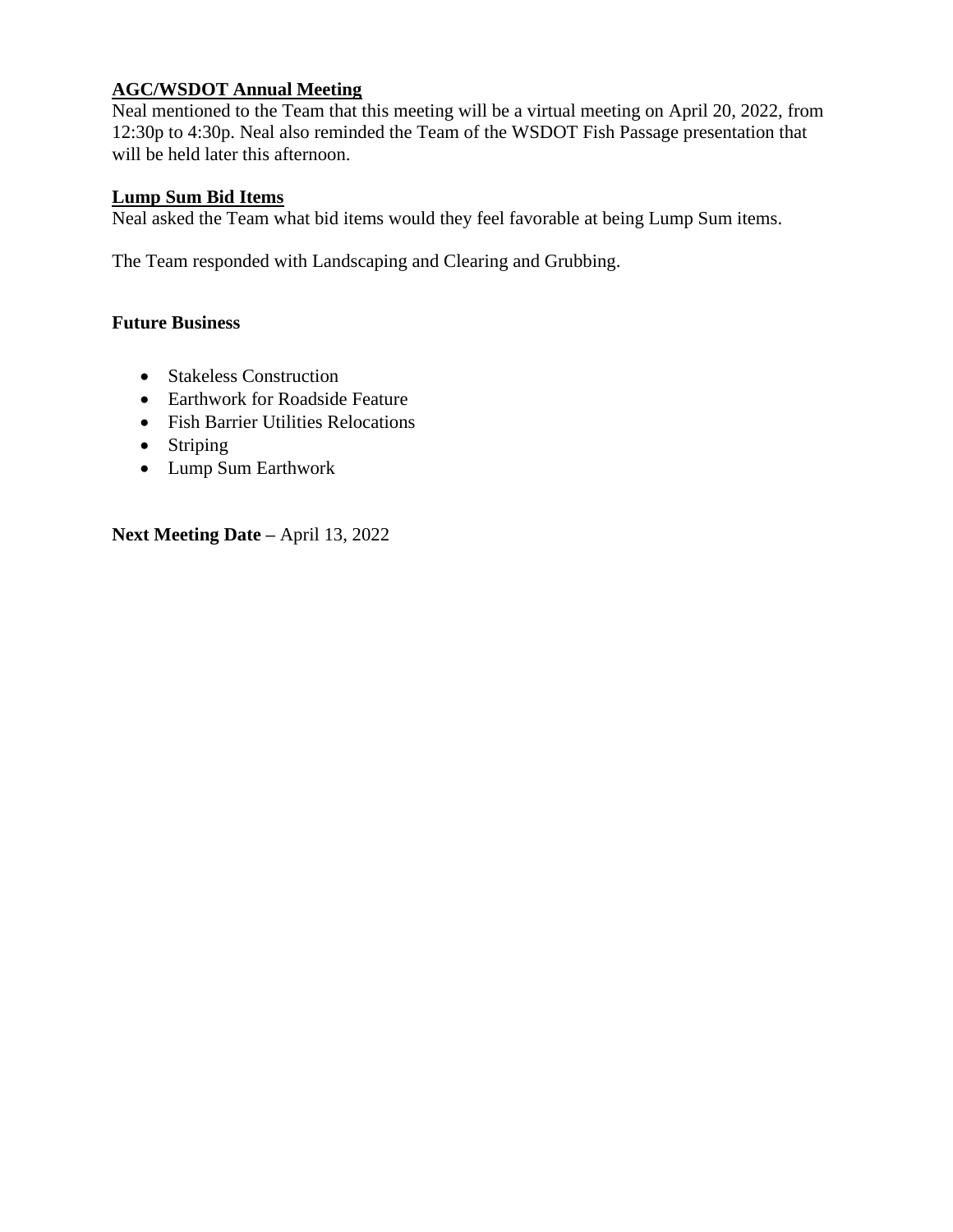



# **ROADWAY TEAM MINUTES**

# **April 13, 2022**

**Teams Meeting 8:30AM – 10:30AM**

| <b>Attend</b>         | <b>Member</b>           | <b>Company</b>         | <b>Phone</b> | E-mail                         |
|-----------------------|-------------------------|------------------------|--------------|--------------------------------|
| X                     | Mark Allen              | <b>WSDOT</b>           | 509.324.6232 | allenmy@wsdot.wa.gov           |
| $\overline{\text{X}}$ | Mike Briggs             | <b>WSDOT</b>           | 360-759-1302 | briggsm@wsdot.wa.gov           |
|                       | <b>Bruce Chattin</b>    | <b>WACA</b>            | 206.571.3395 | bchattin@washingtonconcrete.or |
|                       |                         |                        |              | g                              |
| $\mathbf X$           | <b>Jeff Daly</b>        | Nutter Corp.           | 360.907.9408 | jeffdaly@nuttercorp.com        |
|                       | <b>Terry Drochak</b>    | <b>WSDOT</b>           | 360.705.7405 | drochT@wsdot.wa.gov            |
| $\mathbf X$           | Ryan Gilmore            | Graham                 |              | ryan.gilmore@grahamus.com      |
| $\overline{\text{X}}$ | Dan Glover              | Tucci & Sons           | 253.922.6676 | dglover@tucciandsons.com       |
| X                     | *Bill Grady             | <b>KLB</b> Const.      | 425.355.7335 | billg@klbconstruction.com      |
|                       | Gil McNabb              | <b>WSDOT</b>           | 206.440.4758 | mcnabbg@wsdot.wa.gov           |
|                       | <b>Roger Palfenier</b>  | <b>Totem Electric</b>  | 253.722.2838 | rogerp@totemelectric.com       |
|                       | <b>Brian Pearson</b>    | <b>WSDOT</b>           | 509.667.2881 | pearsonb@wsdot.wa.gov          |
| $\mathbf X$           | <b>Tyler Pierce</b>     | <b>SPM NW</b>          | 253.321.3193 | tylerpierce@spmnw.com          |
|                       |                         |                        | ext 302      |                                |
| $\frac{X}{X}$         | John Romero             | <b>WSDOT</b>           | 360.705.7824 | romeroj@wsdot.wa.gov           |
|                       | <b>Joseph Rooney</b>    | Snohomish Co.          |              | joseph.rooney@co.snohomish.w   |
|                       |                         |                        |              | a.us                           |
|                       | <b>Bobby Scarsella</b>  | Scarsella Bros.        | 253.269.1381 | Bobby.s@scarsellabros.com      |
| $\overline{X}$        | <b>Larry Smith</b>      | <b>Atkinson Const.</b> | 253-350-5814 | larry.smith@atkn.com           |
| $\overline{\text{X}}$ | <b>Steve Strand</b>     | <b>WSDOT</b>           | 206.440.4672 | strands@wsdot.wa.gov           |
|                       | Jason Streuli           | Graham                 | 425.508.2787 | jasonstr@grahamus.com          |
| $\mathbf X$           | *Neal Uhlmeyer          | <b>WSDOT</b>           | 360.705.7816 | uhlmeyn@wsdot.wa.gov           |
|                       | <b>Travis Walken</b>    | Granite                | 425.551.3152 | travis.walken@gcinc.com        |
| $\mathbf X$           | <b>Brian Whitehouse</b> | <b>WSDOT</b>           | 360.412.3421 | whitehb@wsdot.wa.gov           |
|                       |                         |                        |              |                                |
|                       | <b>Guests</b>           |                        |              |                                |
|                       |                         |                        |              |                                |
|                       |                         |                        |              |                                |
|                       |                         |                        |              |                                |
|                       |                         |                        |              |                                |
|                       |                         |                        |              |                                |
|                       |                         |                        |              |                                |
|                       |                         |                        |              |                                |

\*Co-chair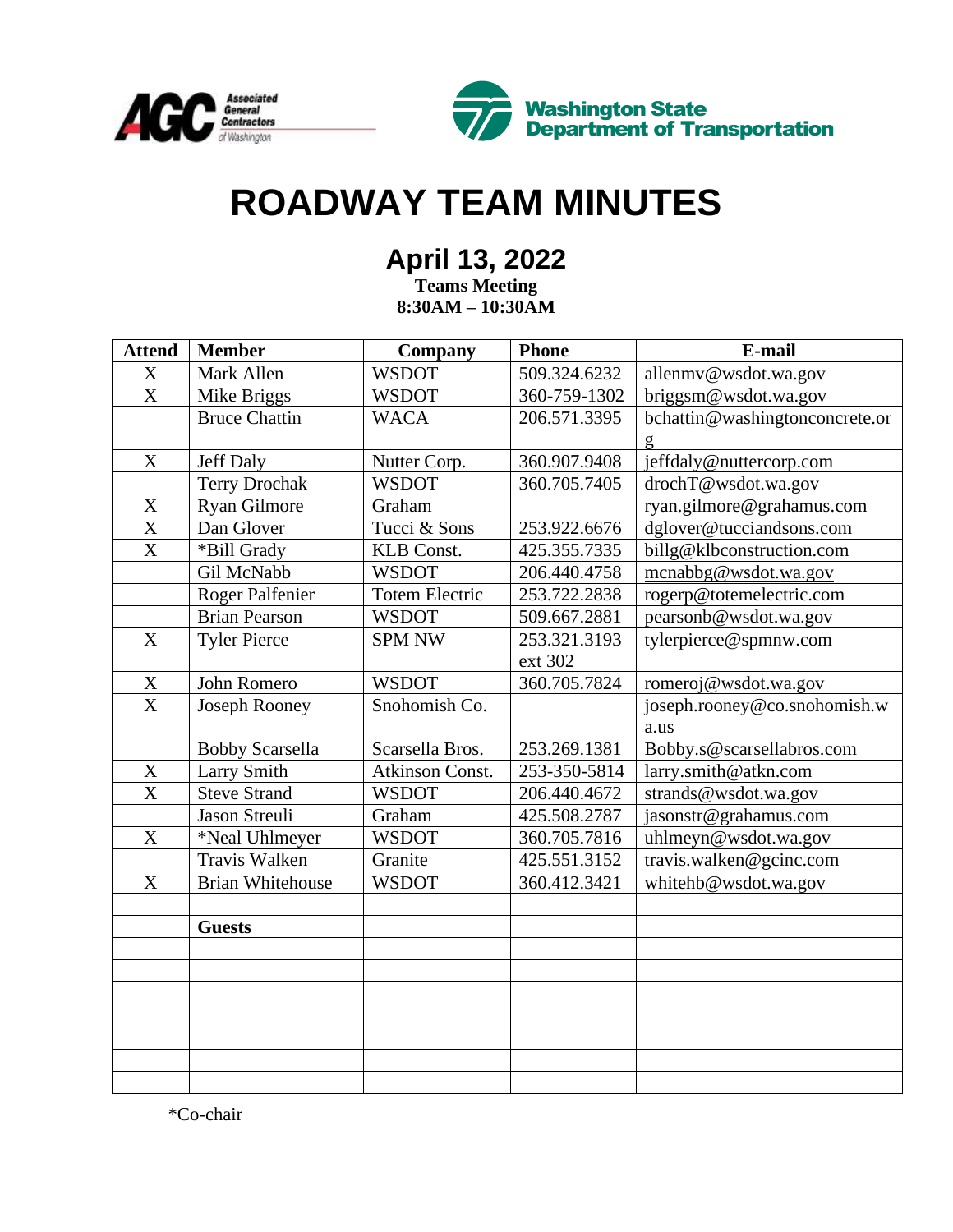# **Welcome and Review of Agenda**

Neal welcomed the group and reviewed the agenda. Introductions were made.

#### **Fish Passage Industry Event Feedback**

Neal asked the Team for any feedback on this event held last month.

Overall, the Team thought the presentation was good. Those that attended noted that the OCOI topic was discussed at length, dominating the discussion to some degree. The Team liked the approach that WSDOT is taking to bundle sites into single projects. The Team also liked that WSDOT is now looking at both upstream and downstream barriers along the stream to aid in prioritizing of which barriers to remove.

# **Organizational Conflict of Interest Working Group**

Neal shared with the Team that an OCOI Working Group has been developed and is collaborating on OCOI issues. With WSDOT and Industry utilizing the same Consultant pool for engineering services perceived conflicts are an issue. The group comprised of AGC/ACEC,non-ACEC and WSDOT have been working on revisions to the OCOI Manual in an effort to address these issues. Neal asked for any comments on the manual that the Team may have so that he can pass them to the group.

Bill commented on the appeals process. This a lengthy process and with bigger engineering firms acquiring smaller firms, there is more and more staff that can become potentially in conflict with a project. Can people who are working on the revision of the OCOI Manual be part of the appeal panel since they know the intent?

The Team commented that a fire-wall process between firms has been useful for other agencies. If a firm is selected that was involved, why can't we firewall those staff members that were involved so that we can use the other staff members within the firm? There were also questions from the Team about why the 1-year timeframe prior to issuing the RFQ is being used?

If anyone on the Team has specific comments that they want the OCOI Working Group to address, please get them these to Neal within the next two weeks. Neal will invite Art McCluskey to the next meeting to talk about the work the OCOI Working Group has been doing.

#### **Large Woody Structure Anchoring**

At the last meeting the Team brought up the potential to standardize LWS anchors. Neal researched LWS anchors and relayed to the Team that recommendations for the anchor type are made at the PHD stage and are based on stream forces which are then finalized in the FHD. Designers do try to minimize the use of anchors within the stream with a hierarchy of selections prior to getting to manmade anchors. According to Gabe Ng, HQ Hydraulics consultant, designers are trying to stay away from manmade anchors, but the anchor designs are based on the 100-yr flow models, so the specific designs are unique to the specific barrier site.

Neal shared with the Team that standard details were attached to the meeting invite for comments by the Team. If the Team has any comments on the specifications and/or standard details to please get them to him so that he can get this information to Gabe.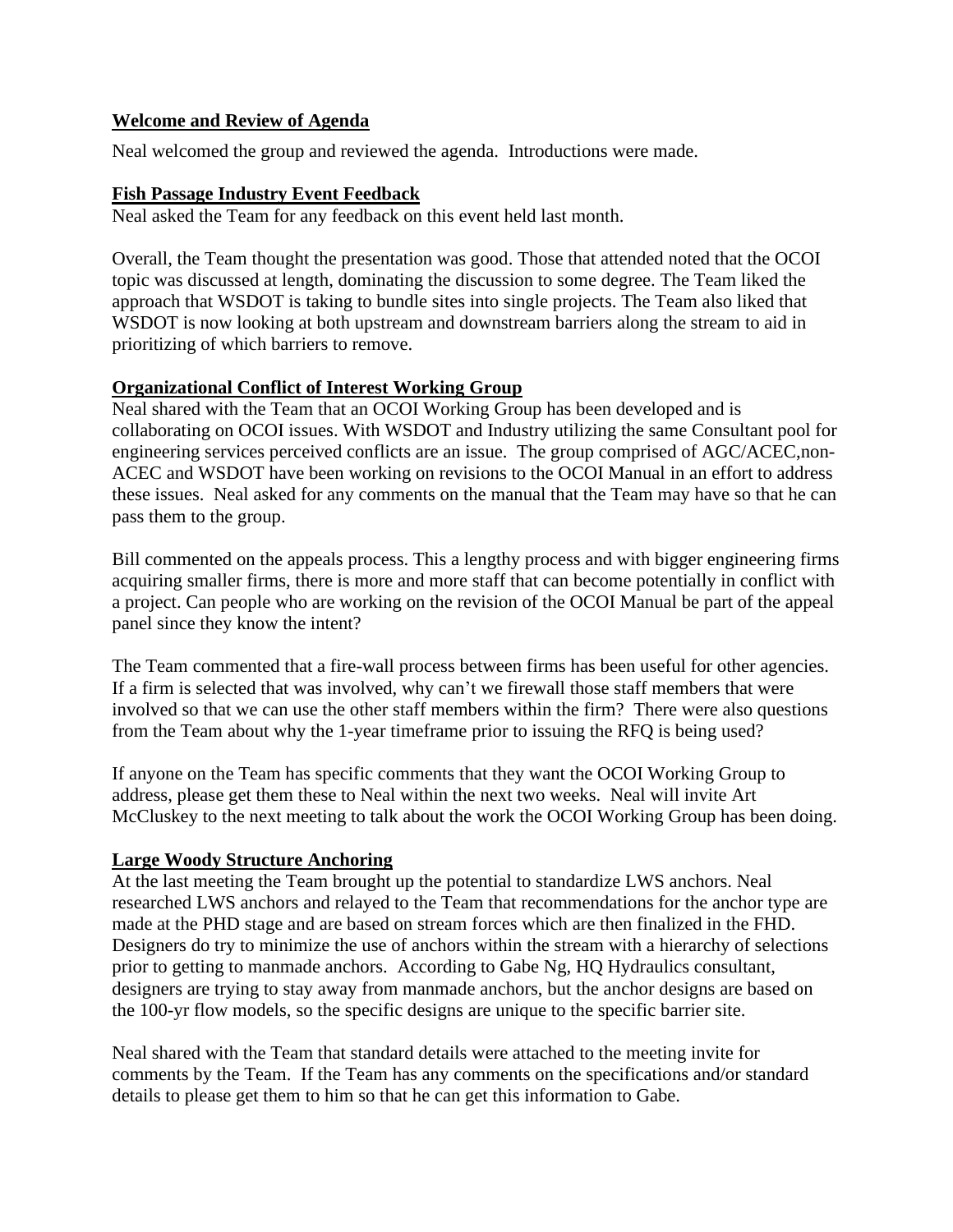The Team stated that having standard details as a baseline would be preferred prior to bid time but understand that these may be modified based on the project site needs. The Team thought that a standard plan should be done for the hardware ties into boulders since these really should not change between different project sites. Joe noted that WSDOT details trickle down to the County level, and that a standard design is a good starting point. The Team also agreed that the drawings presented is a good start to getting designers to use a standard detail.

Steve stated that even though Gabe may come up with standards that the designer can use, it will still be up to the Environmental staff to make the final decision on what is to be used on a project. Neal responded that he would work with Steve to see if a standard anchor hardware design is feasible.

#### **TESC Plans**

Neal shared with the group Team what he found out with a deeper dive into this issue after the last meeting. There was a Design Memo from 2015, which is now retired, that clearly stated the WSDOT was responsible for the development of the TESC Plan. The Design Memo was incorporated into the various WSDOT manuals and it is clear that WSDOT is to do the TESC Plan. There are circumstances where a project doesn't require a TESC Plan. These would include projects with less than 2000 sf of added or replaced impervious surface down to base course or less than 7000 sf of disturbed soil.

The Team understood that it is WSDOT's responsibility to provide a baseline design and if the Contractor has a different approach to the project, then it is the Contractors responsibility to update/revise the TESC Plan as provided for in Section 8-01.

Neal stated that he will be working with Project Development to make sure that these plans are included in projects and will work with them to update standard language in the Plans Preparation Manual to reinforce the requirements of the Environmental and TESC Manuals.

# **Stake-less Construction**

Neal stated that there was a GSP attached to the meeting invite which allows the Contractor to use stake-less construction methods if they choose to do so. WSDOT is not requiring the Contractor to do stake-less construction, but it gives the Contractor the option. The use of the GSP in contracts is optional.

Mark stated that his office has been using this GSP for several years, and the contractors use several different systems. His office supplies the topography, cross-section and dtm files to the contractor so that the contractor can refine and use the data.

Bill stated that he supports an effort in getting the GSP in more projects. Neal responded that this GSP goes with the Contractor Survey – Roadway GSP, so it would be difficult to make it standard specification but agreed that the GSP instructions for use should be updated to encourage use. Neal will also review the merits of adding the stake-less GSP to the Contractor Survey – Roadway GSP.

Team members gave their experience in using machine grade control where it resulted in getting grading work completed faster than having the project owner or Contractor doing staking. Team members asked if there is a way to compensate the contractor, especially smaller contractors, for these added costs in implement stake-less construction. Neal responded that this GSP is tied to the Contractor Survey – Roadway GSP which is its own bid item. The stake-less GSP is an opt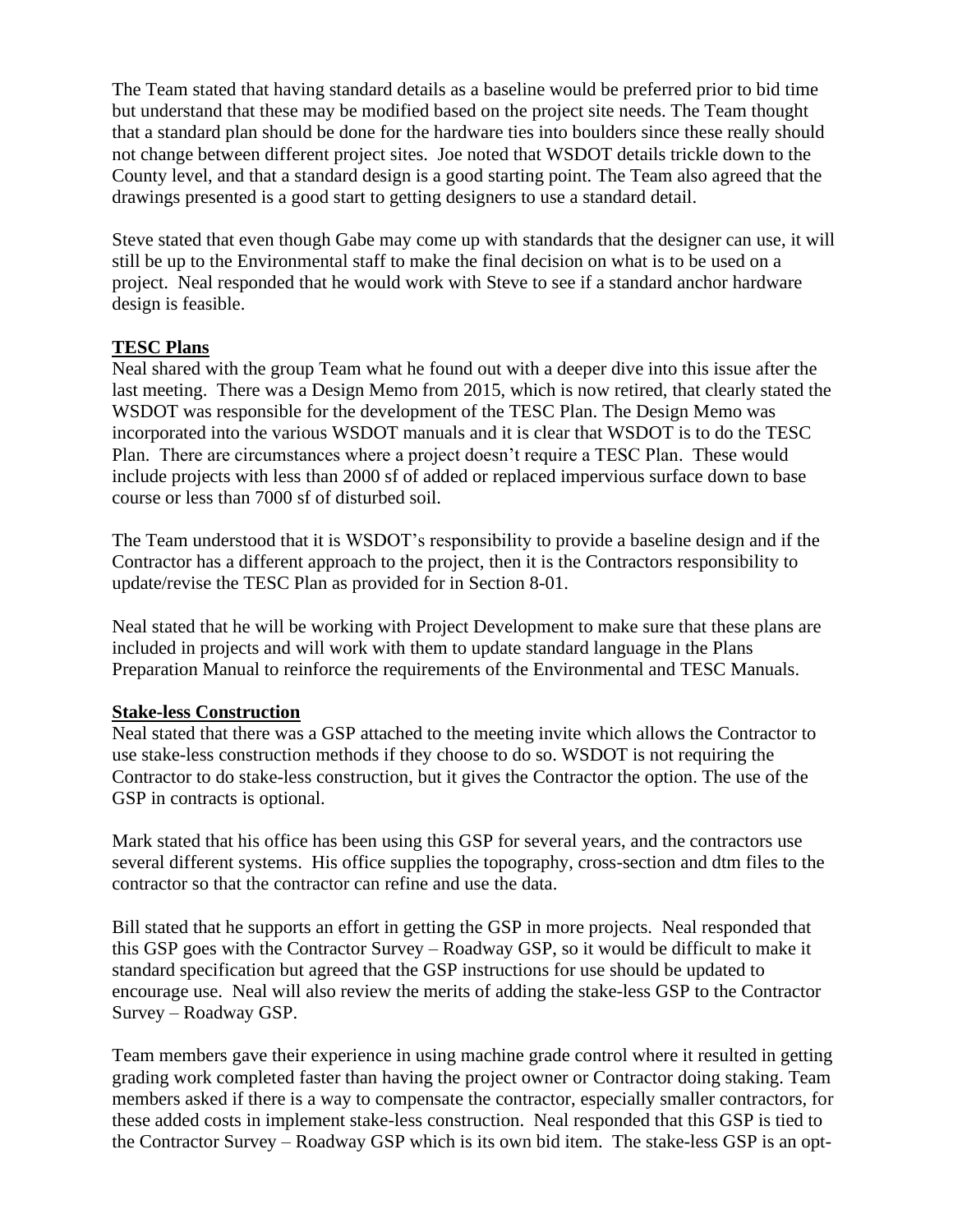in for the Contractor, so they would bid the work accordingly as part of Contractor Survey – Roadway item.

Everyone agreed that the existing GSP needs to be updated as it was written in 2008. Neal will work with Mark and Bill on that.

# **Low VOC Solvent Based Paint**

Neal stated that WSDOT recognizes the importance of using Low VOC solvent-based paint as an important tool for late season striping. Neal reported to the Team that the current standard specifications (9-34.7(1)) allow manufactures to submit the material by the RAM process with existing test decks or with successful use of a product in five other States. If the material, as mentioned in past meetings, is being used in other states such as Alaska, Oregon, Idaho, etc., then it would appear that the manufacturers potentially have fulfilled the required test deck that WSDOT requires. Neal noted that WSDOT cannot force the manufacturers to submit their products and supply this information. If they do submit by way of the RAM process and meet the spec book requirements on the RAM submittal, then those manufacturers would be very close to the next step of getting product onto the QPL.

For the RAM submittal, the Team asked if there is a way to get the review timeframe down. Mark stated that the AGC Admin Team is looking into this issue, but currently this is considered a Type 3 working drawing which has a 30 calendar days review time. Neal stated that he has communicated the potential supply issues for Low VOC solvent-based paint and would help to push for a quick review.

# **Wet Reflective Striping Pilot Update**

This topic was discussed last Spring. WSDOT has now secured funding for the pilot. WSDOT is looking for several 100 miles in different locations with documented runoff the road incidents to compare between installing wet reflective striping and not installing the striping to see if there is an improvement. WSDOT will be using State Forces to perform the work instead of putting the work into a contract.

#### **Lump Sum Bid Items**

Neal asked that Team if there were any standard items that they would like to see as lump sum bid items.

Bill asked if this agenda item could be a more detailed discussion at the next meeting. The standard item list that was sent still needs to be looked at.

Neal stated to the Team that this topic will be on the agenda for the next meeting and that he will invite Chris Tams to the meeting to discuss the status of his work with the AGC Admin Team on when to use LS Traffic Control.

# **Streambed Specifications Feedback**

Neal stated to the Team that these specifications were attached to the last meeting and that he had received comments from Bill. If the team has any comments, please send them to him in the next couple of weeks.